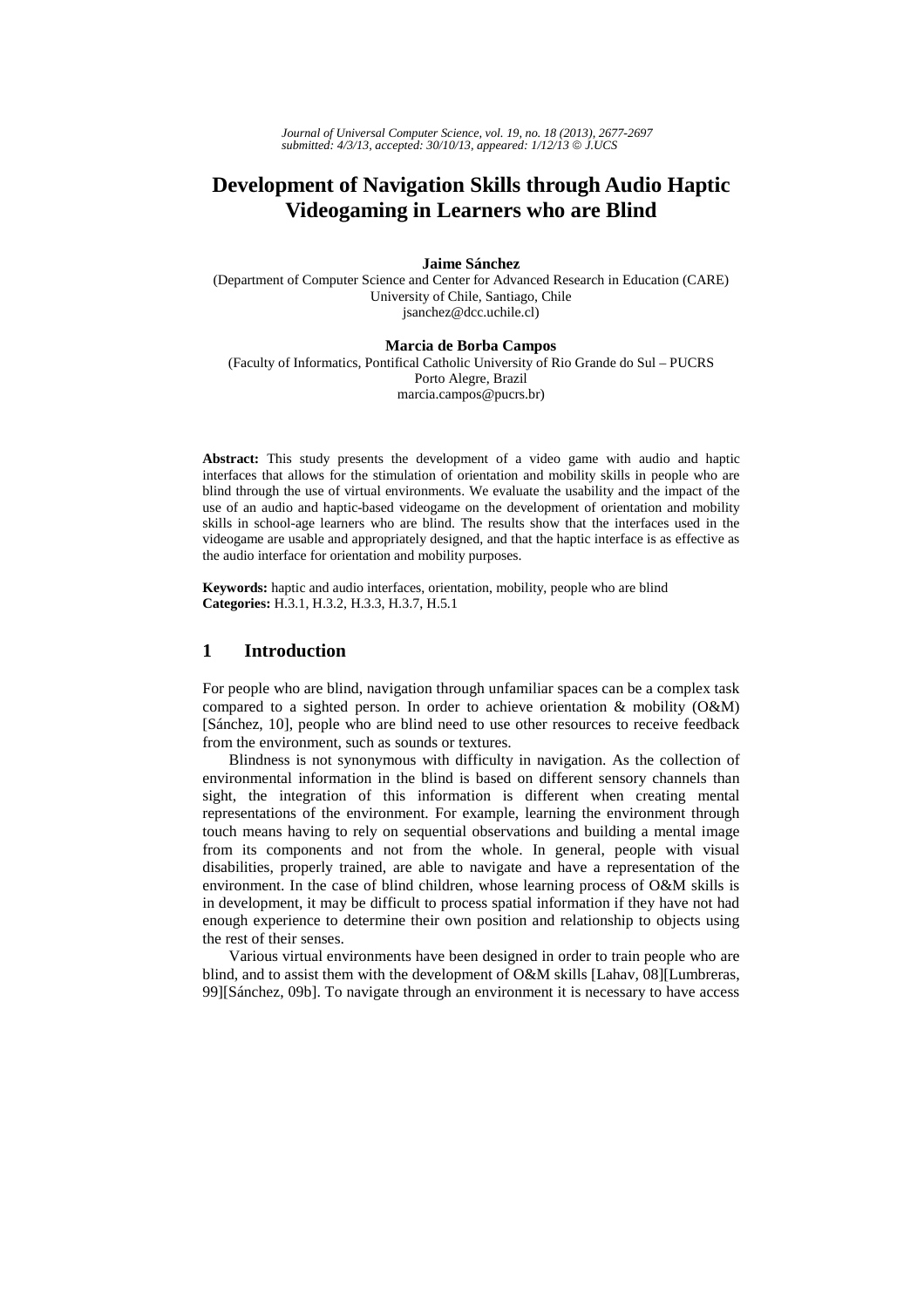to the information that can be recovered from the environment, in order to then filter out useful information in a way that is coherent and comprehensible for whoever needs it. It is for this reason that in the case of people who are blind, the use of virtual environments and appropriate interfaces allows them to improve their O&M skills [Sánchez, 09a]. This kind of interfaces can be, for example, haptics or audio based. Such resources can also be used for recreational purposes.

Overall blind children learn their environment using their own perception and experience. A factor in this learning is the motivation to interact with the environment and explore their physical properties [Warren, 94]. From small suggested receive O & M training to develop skills that enable them to travel safely and efficiently. Since they are small it is suggested that they receive O&M training to develop skills that enable them to travel safely and efficiently.

Due to the impossibility of obtaining information through sight, people who are blind must employ other senses, such as touch, in order to be able to perceive their surroundings [Lutz, 06]. In this way, it has been possible to establish two categories of perceptions used by people who are blind [Ballesteros, 93]: (i) Tactile Perception, which is information perceived exclusively by the skin, and (ii) Kinesthetic Perception, which is information provided by muscles and tendons. The combination of both concepts, in order to benefit a person who is blind regarding the acquisition of information, is called haptic perception [Ballesteros, 93] [Oakley, 00].

[Jütte, 08] discusses the use of haptic perception in health-related applications, citing for example the development of prosthesis for patients with spinal cord injuries, which can result in an extended reach of the human hand. In the case of people who are blind it is possible to simulate, through a virtual environment, a return to what was originally based on visual channels, providing a perception of space as the user interacts with the application.

Unlike the sense of sight, the functionality of haptic perception lays in the codification of the various properties of elements, objects and substances such as hardness, texture, temperature and weight. Such properties are difficult to quantify through the sense of sight [Travieso, 07].

Haptic interfaces have been provided through the use of devices that are capable of creating feedback through interaction with muscles and tendons [Lahav, 08]. This provides for the feeling of applying force over a certain object [Lahav, 08]. More recently, research on haptic interfaces has become increasingly relevant, and in particular the use of the Novint Falcon device with videogames for training and rehabilitation has enjoyed growing attention [Reuters, 09]. This device is reasonably useful for representing virtual environments, and provides force feedback in such a way that when it is used the user can feel the volume and force of a virtual object in his hand [Sánchez, 09b].

Several studies [GauBert, 11][GauBert, 12][Heller, 01][Norman, 04] have sought to compare vision with haptic perception, showing that for the perception of properties that are visible, such as a bumpy texture or porosity, haptic perception is able to match or even overcome visual perception in terms of specificity [Travieso, 07][Hu, 06], and match it in the spatial perception of objects [Rosa, 93]. From this it can be gathered that the use of haptic perception is feasible as an alternative form of providing contextual information on volumes and objects [Sarmiento, 03].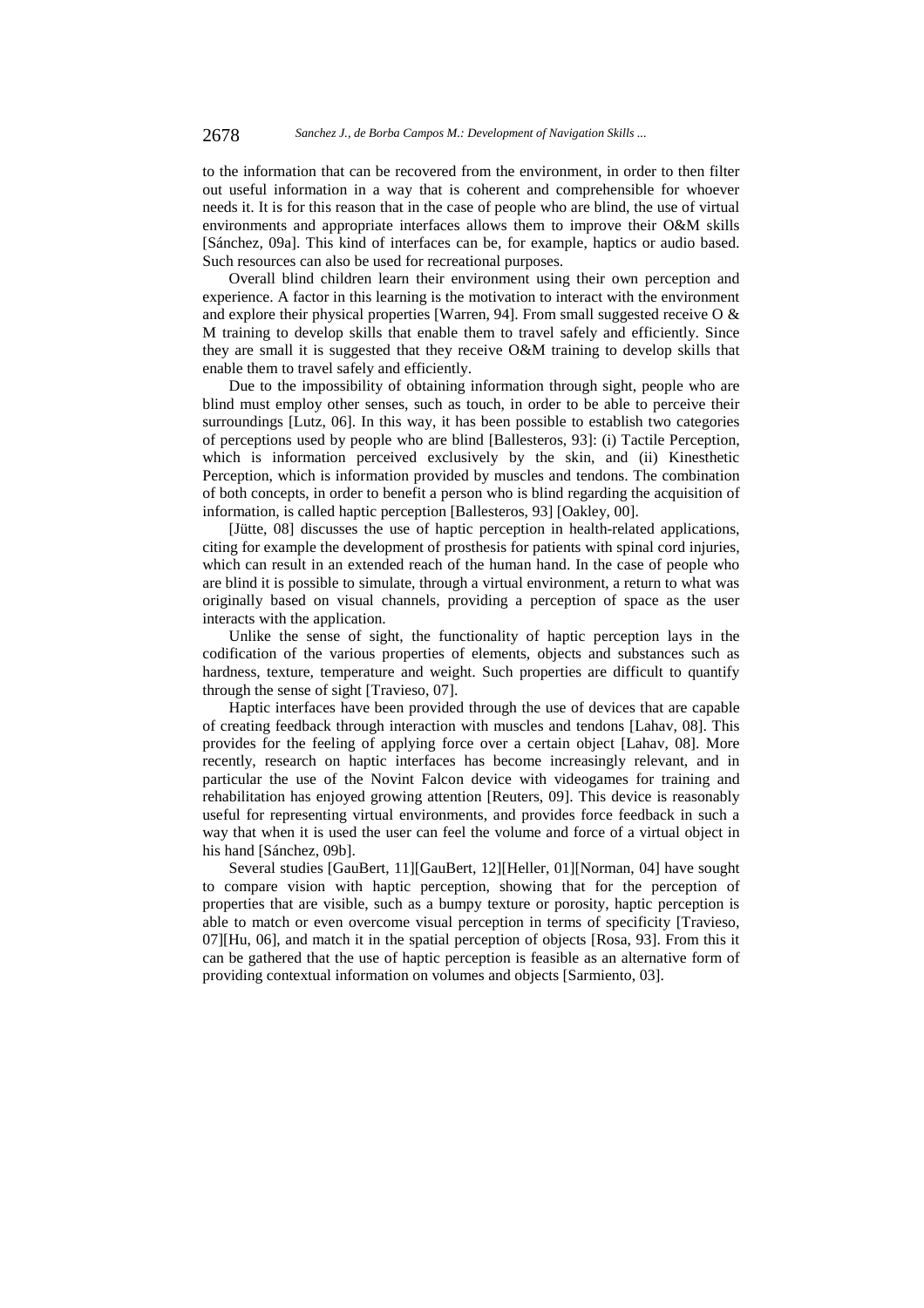There are several studies that include the use of haptic perception by people who are blind in various contexts [De Felice, 05][Homa, 09] [Huang, 09] [Murphy, 07] [Yu, 00][Yu, 03]. In the context of O&M, one study is that of [Lahav, 02], who presents and evaluates an application that allows for the construction of a virtual environment based on the design of a layout formed by using geometric shapes. Once the design phase has been concluded, the user who is blind can interact with the virtual environment thanks to the use of a haptic device. The user takes on an aerial perspective of the environment, for which reason the feedback that the user receives is equivalent to having a hard model of the environment and tracing possible paths by using a pencil, in which collisions are transmitted through the sense of touch [Lahav, 02]. The use of the haptic perception as a strategy for understanding visual information was also discussed by [Kim, 10], who points to the importance of the idea that the heterogeneous needs of users must be considered in the design of assisted technology. This author researches the individual differences between various users' capacities for the use of haptic perception, mainly related to age differences and visual disability. She also discusses more accessible and applicable design approaches for users with visual disability based on haptic user interfaces.

Another alternative for providing information to people who are blind is through audio-based interfaces. Through the use of audio-based cues, a person who is blind is able to locate objects of interest in the same way as a sighted person [Crossan, 06]. This kind of interface requires careful design, as it is necessary to assure that the end user does not feel saturated by an excessive amount of information [Loomis, 05]. One example of audio-based virtual environments can be seen in the videogame AbES [Sánchez, 09b]. This videogame expands on the concept of the fictitious corridors used in its predecessor AudioDoom [Lumbreras, 99], in order to generate an audiobased virtual representation of real environments, thus serving as a videogame that allows for O&M training [Sánchez, 09b]. Together with a three-dimensional interface, the use of audio allows to increase the potential for various forms of interaction between the user and the computer. [Frauenberger, 03] presents an audio-based virtual reality system that allows the user to explore a virtual environment using only his sense of hearing. [Jain, 12] performed empirical evaluations of various approaches through which spatial information on the environment is transmitted through the use of audio cues. Audio-based applications are also being developed for mobile devices with users who are blind as the target audience. One example of this is a puzzle game in which the pieces with images originally used for puzzles are replaced with randomized musical patterns [Carvalho, 12].

The purpose of this work was to investigate whether the use of an audio and haptic-based videogame has an impact on the development of O&M skills in schoolage learners who are blind. To attain this goal, it was necessary to design, implement and evaluate the usability of Audio Haptic Maze (AHM), an audio and haptic-based videogame. We also conducted a cognitive evaluation to determine the impact of AHM on the development of O&M skills in learners who are blind.

# **2 Audio Haptic Maze**

Audio Haptic Maze (AHM) is a videogame based on AbES [Sánchez, 09b], and was designed for use by users who are blind either autonomously or with the supervision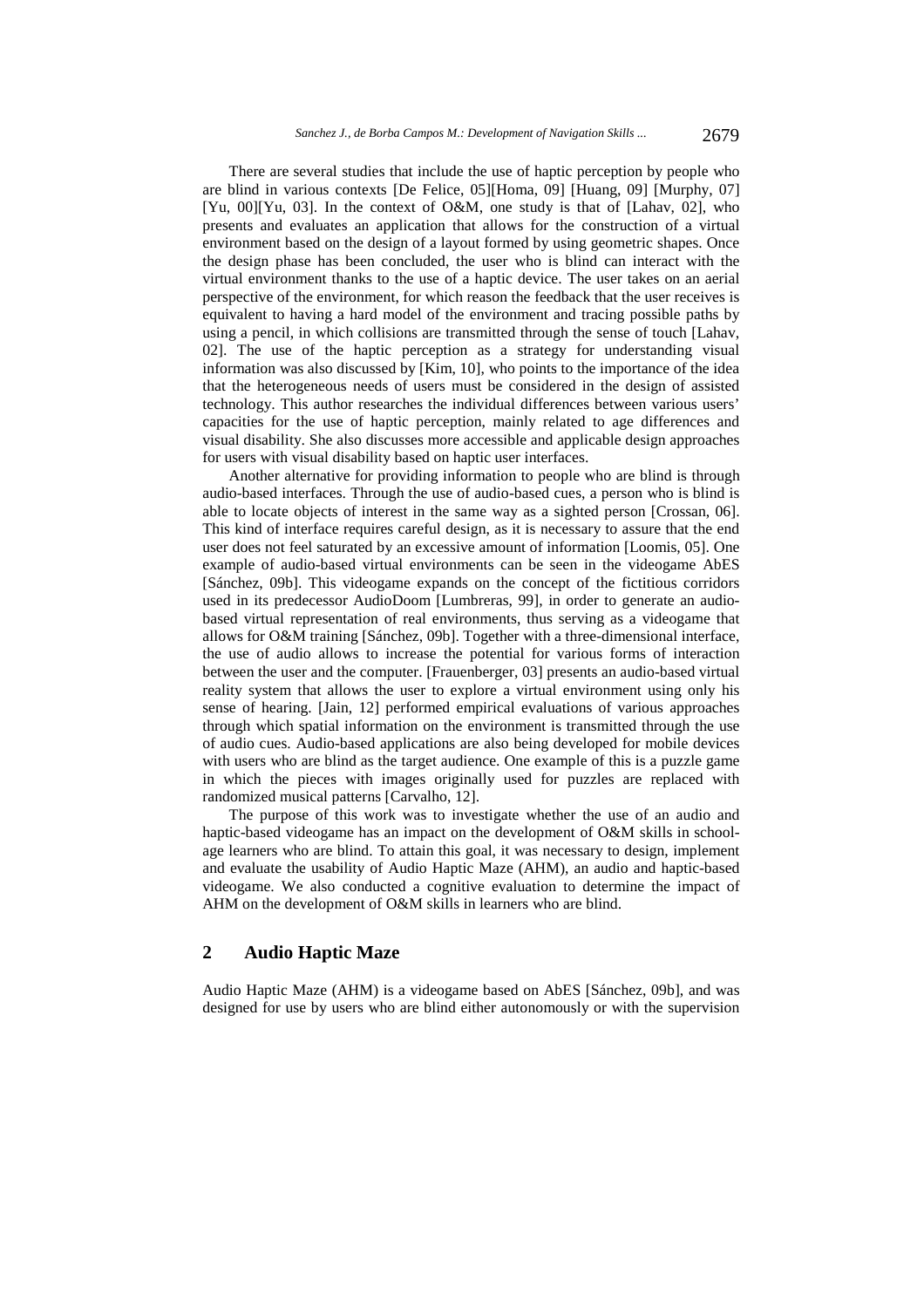of a facilitator in contexts of research and practice. The game includes the use of both audio and haptic-based interfaces, that can be used either together o separately. AHM is a first-person videogame in which the user must escape from a maze. In order to fulfill the mission, the player must find treasure chests dispersed throughout several corridors and rooms in the maze, which contain keys and treasures. The keys have geometric shapes that correspond to certain doors in the maze. The user must pick them up and try them out one at a time, until he identifies which key can be used to open the doors needed to get out of the maze. In order to add another entertaining component to the game, the score of the game increases with each treasure that the player finds. The time that the player takes to get out of the maze is also a factor, in which the less amount of time taken implies a higher score.

The entire process for the design and development of AHM was based on a usercentered design methodology [ISO, 99], working directly with the end-user and making the user an active participant in the design through interactions, conversations, interviews and end-user usability evaluations. The researchers' entire range of abundant team experience regarding interface design for children who are blind was also used in this design process.

AHM is based on a model for implementing educational software focused on children with visual disabilities [Sánchez, 04]. The model is centered on providing facilities for evaluation purposes and prompting feedback from the end user. It also clarifies similarities and differences between software for people with and without visual disabilities, for implementation purposes.

### **2.1 Development**

The videogame was developed utilizing C++ language in the Microsoft Visual Studio .NET 2010 development environment, in which GLUT libraries were used for the graphic display, OpenAL for the use of spatial audio, and the SDK of the Novint Falcon was used to generate haptic feedback.

In order to execute the videogame, a computer with an Intel Core2 Duo processor or higher is needed, with 2GB of RAM and a 16MB graphic card, with at least 20MB of free space on the hard drive for installation. It is necessary to have an audio output for stereo headphones and a free USB port in order to connect the Novint Falcon to the computer from which the videogame is executed.

#### **2.2 Interfaces**

AHM includes different interfaces in order to provide feedback to the user and information to the facilitator.

#### **2.2.1 Graphic Interface**

The Graphic Interface, used by the facilitator, represents the current state of the game, using a third person perspective to show where the user who is blind is in real time. Fig. 1.i represents a screenshot of the graphic interface of AHM with the elements that can be found on the map, in which: (A) represents a treasure chest, which can have a key or a treasure inside; (B) represents the character controlled by the user; (C) represents a door in the maze. Fig. 1.ii illustrates a user who is blind interacting with the videogame.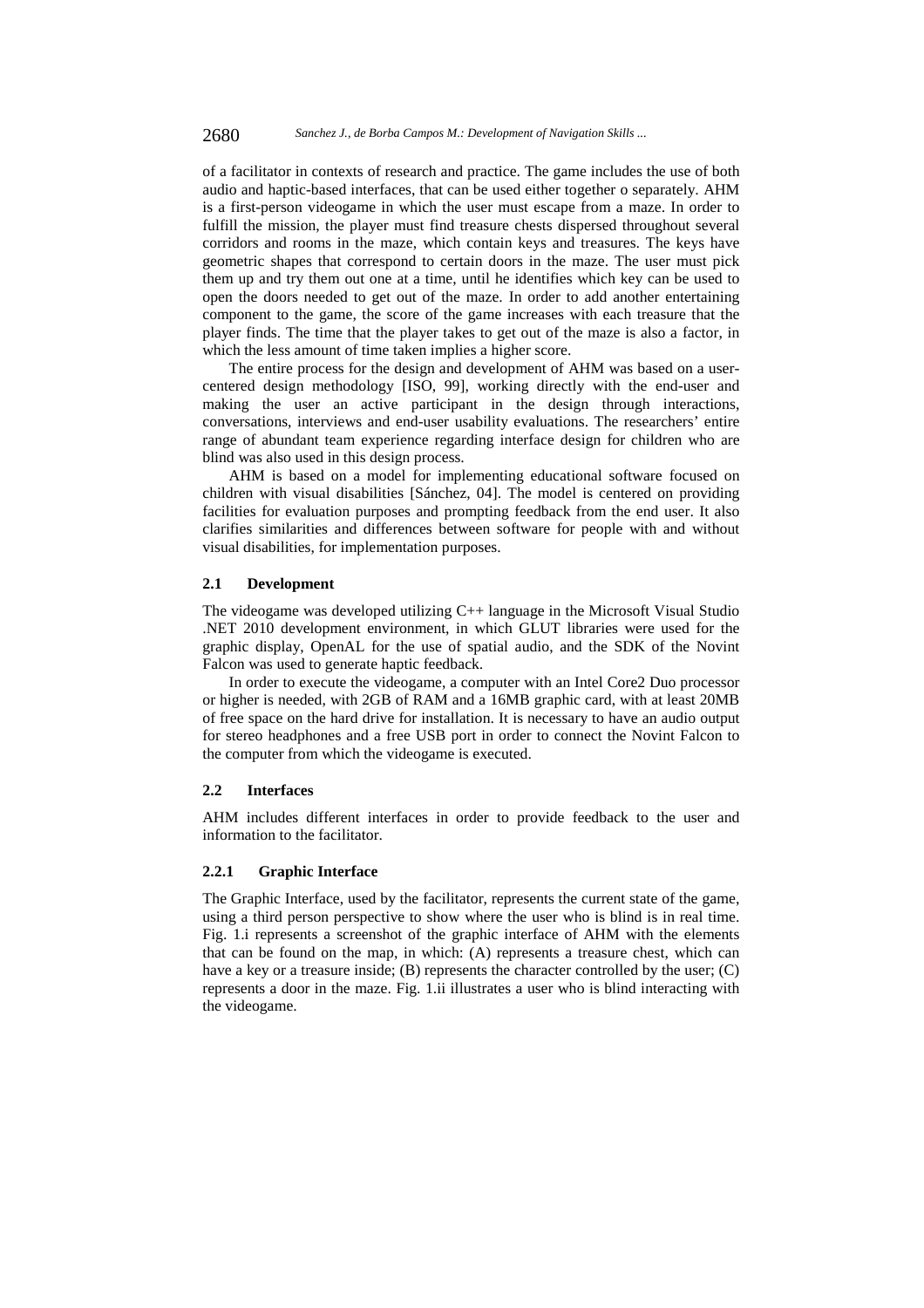

*Figure 1: i) AHM graphic interface, used by the facilitator. ii) A user who is blind interacting with the videogame* 

#### **2.2.2 Audio Interface**

The Audio Interface is utilized by the user who is blind. AHM uses spatialized sound to represent the ambience of the corridors. For example, if the user has a corridor to the left, he can hear an ambience sound through the left-hand channel. The same kind of interaction is possible with other objects such as doors and keys, which are also represented by certain audio cues. All of the actions in the virtual environment have a particular sound cue associated to them. For example, if the user walks, a step sound cue can be heard. Examples of other possible actions are to bump into an object, turn in a specific direction, and pick up an object. In addition to this audible feedback, verbal audio is used to indicate certain situations. For example, when the user picks up a key, the context of the game changes, and the user is informed through verbal audio so that he can now listen to a sequence of beeps indicating the number of vertices on the key.

Through the audio description, the system transmits information on the environment that would normally be understood visually in real time. This procedure aids the users in creating points of reference, that help him to determine places and objects, as well as the distribution of these objects throughout the virtual environment.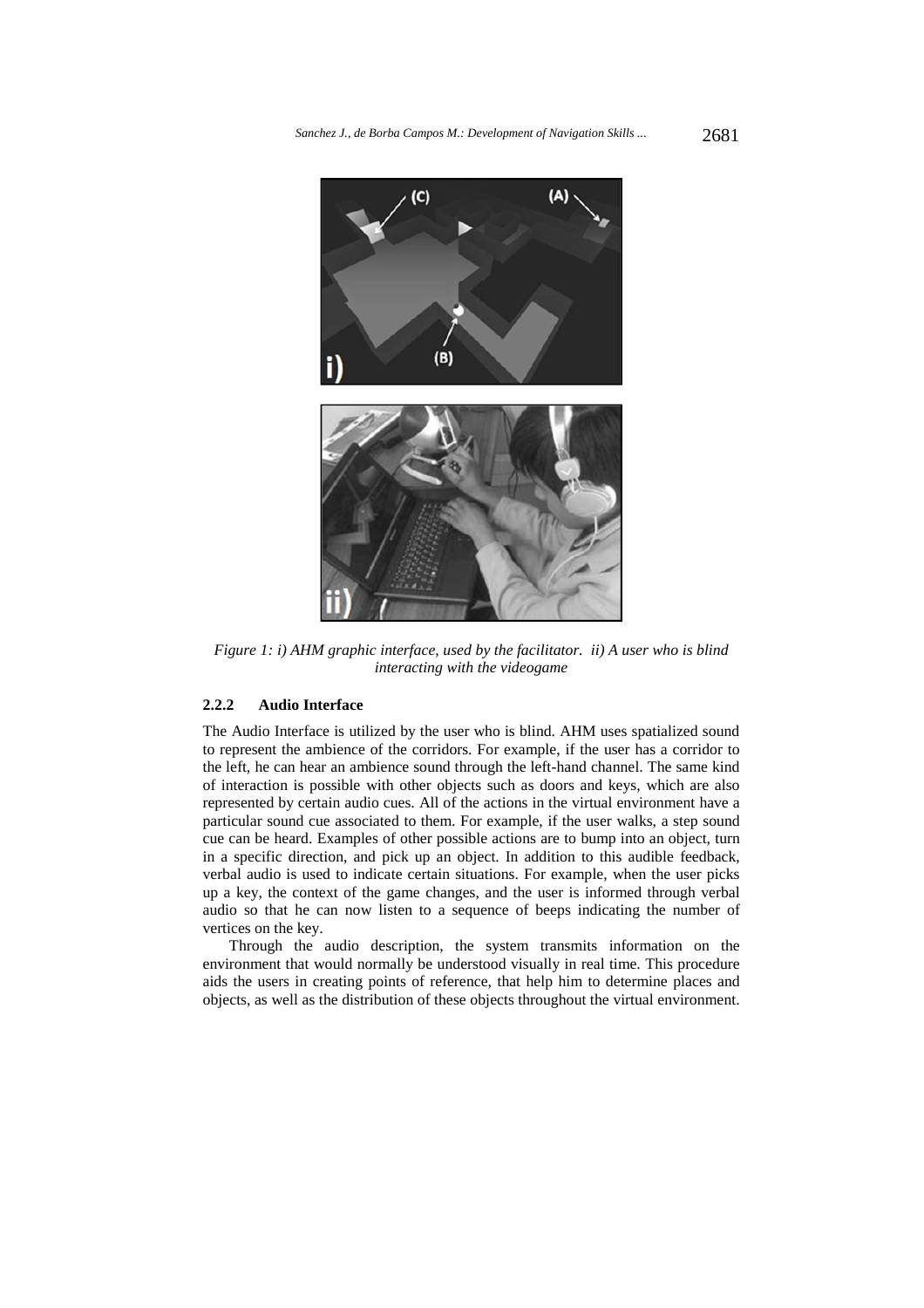2682 *Sanchez J., de Borba Campos M.: Development of Navigation Skills ...*

Based on this information, the user is able to construct a mental map of the AHM environment.

#### **2.2.3 Haptic Interface**

The Haptic Interface is utilized by the user who is blind. By using the haptic device, the user can control a 3D cursor inside the virtual environment. All of the audio-based feedback is emulated by using haptics. Thus, haptic textures are used to represent distinct objects on the map, so if the user touches a wall with the 3D cursor, the haptic feedback of that object's texture will be different compared to that associated with touching a door. Also, the user will be able to identify shapes within the map. Regarding the feedback for actions, like walking or turning left or right, force feedback is applied, such as a vibration in the direction of the user's movement. In this way, if the user decides to walk forward, there is a vibration to the front and corresponding vibrations to either side if the user turns left or right. In this way, the audio-based information is complemented by haptic perception, facilitating the user's interaction with the system/environment.

### **2.3 Interaction**

The interaction with the videogame is carried out through the use of a standard computer keyboard, a Novint Falcon haptic device and earphones (See Fig.1. ii).

In the case of the audio-based interface, the entirety of the user's immersion is achieved through the use of stereo sound, in order to provide information regarding the location of objects, such as walls and doors, in the virtual environment. In this way, the user can create a mental model of the spatial dimensions of the environment. In navigating, the user can interact with each of the previously mentioned elements, and each of these elements provides feedback that helps the user to become oriented in the environment.

The Novint Falcon device was used for haptic feedback, which works as a three dimensional pointer that allows for an interaction with 3D volumes, generating force feedback.

### **2.4 Logging actual use**

During the entire process of interaction in which the user plays with the videogame, the actions taken are stored in files that can then be visualized by the facilitator through a special application called "Path Analyzer", which marks the places on the map through which the user has navigated (Fig. 2). This allows for a more complete user route analysis, session after session, in order to show the evolution of the user's movements as the various areas of the map that have been navigated are integrated into the user's mental map.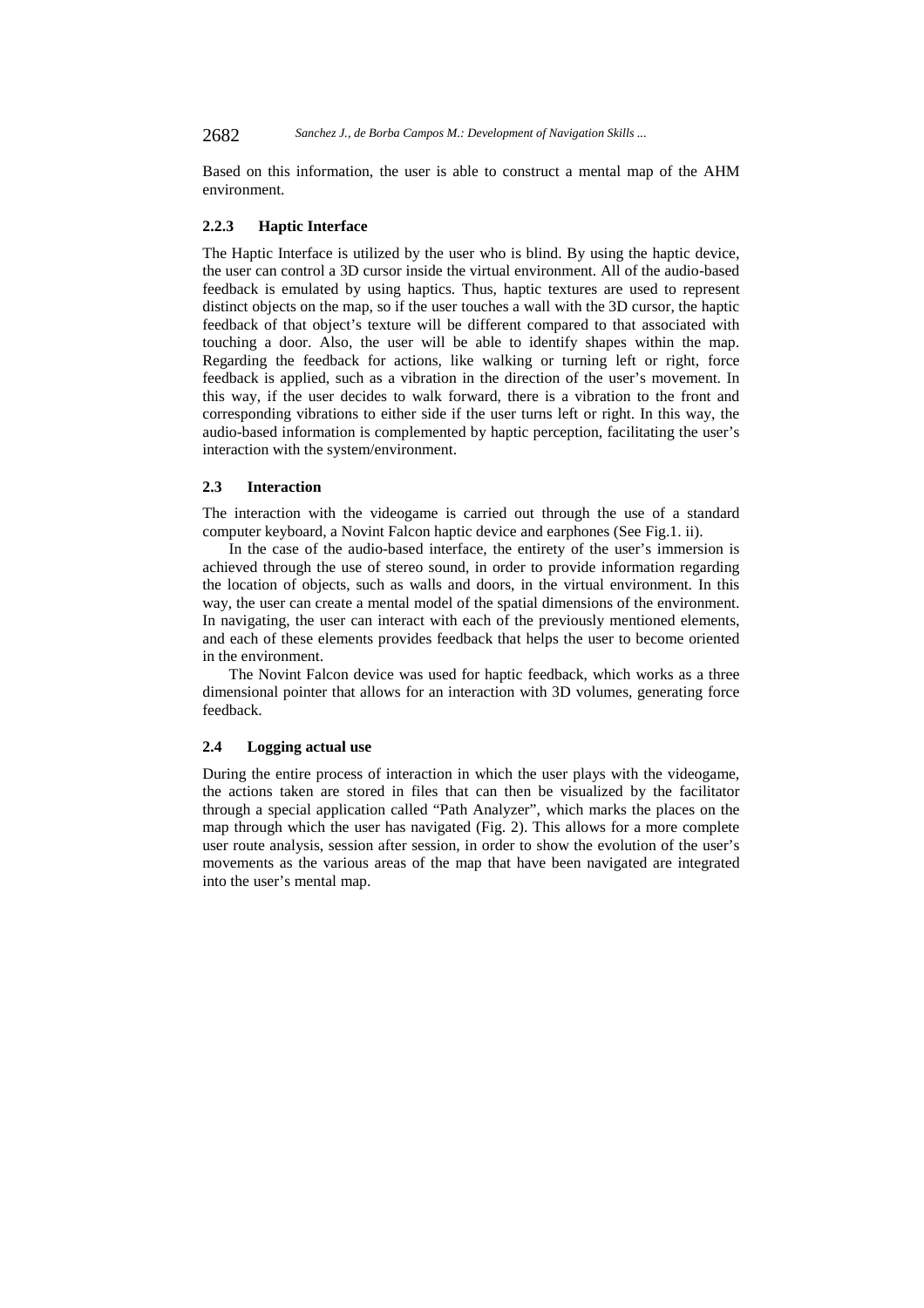

*Figure 2: Screenshot of the Path analyzer application* 

# **3 Usability Evaluation**

First, we conducted a usability evaluation with end users to validate the design of the game. Below is the methodology used and the results obtained.

#### **3.1 Sample**

For the usability evaluation of AHM, a sample consisting of 10 learners who are blind with ages ranging from 10 to 15 years old was selected. None of these research participants have any additional, associated disabilities other than visual impairment.

#### **3.2 Instruments**

For usability testing, several key instruments were used. The Software Usability Elements questionnaire (SUE) allows for quantifying the degree to which the audio and haptic feedback used in the videogame were recognizable. The Open Question Usability questionnaire (OQU) that was applied to the users included questions such as: Was it possible to perceive the relative position of the objects? Did you like the audio/haptic interface used for feedback in the software? The idea was to collect knowledge regarding aspects related to O&M that represent the focus of the AHM videogame, as well as regarding the use of the controls, the information provided by the software, and the user's navigation of the virtual environment. The results of this evaluation allowed researchers to redesign and improve the user interfaces. Once the corrections and redesign of the software had been carried out, Sánchez's Software Usability for Blind Children (SUBC) [Sánchez, 03] questionnaire was administered.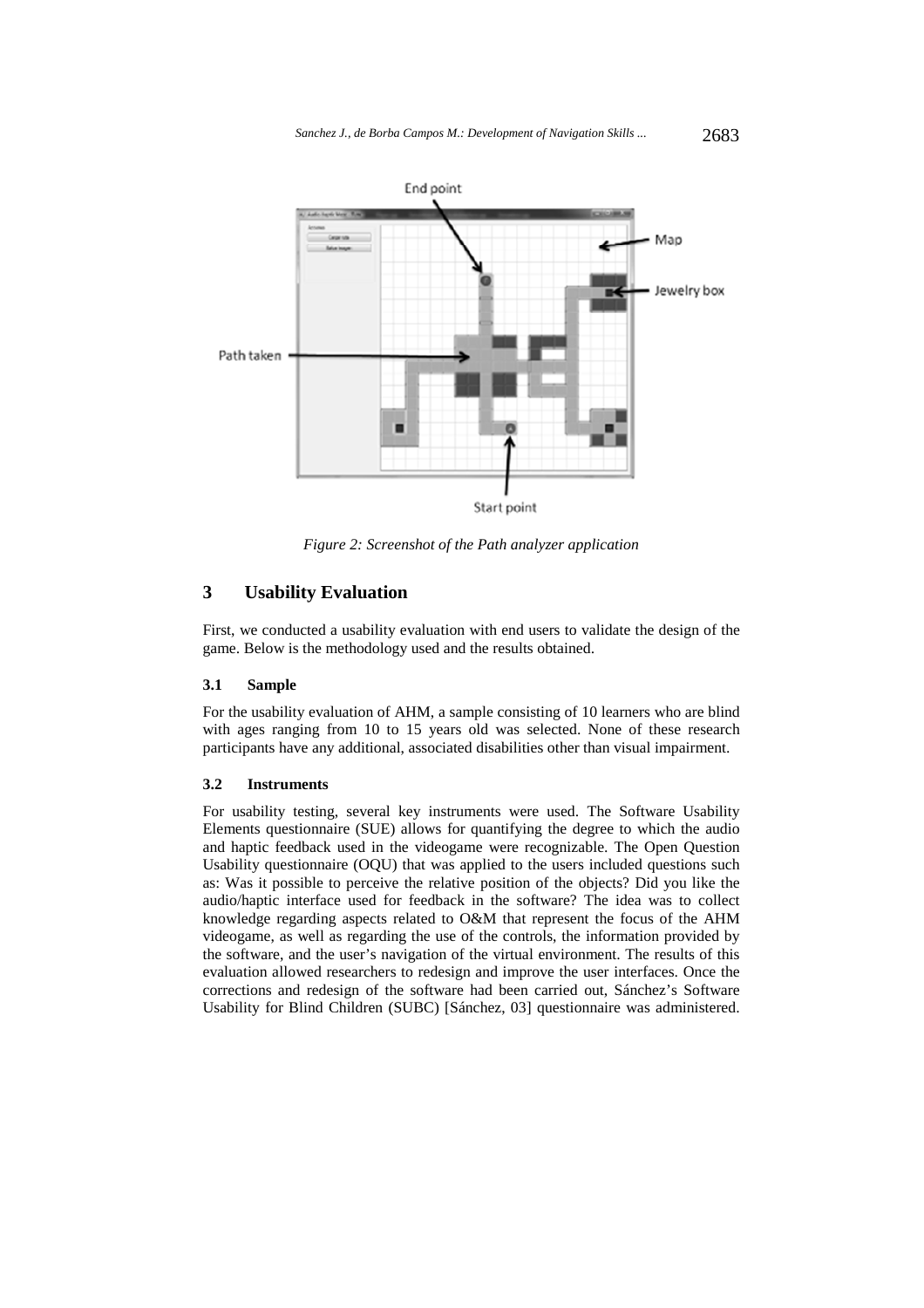This questionnaire consists of 14 items for which the users had to define to what degree each item was fulfilled, on a scale ranging from 1 ("a little") to 10 ("a lot"). The results allowed for an evaluation of the software's usability according to the user's level of satisfaction, using sentences such as, "I like the software" and "The software is motivating".

### **3.3 Procedure**

The first step was to establish an activity revolving around the usability of each of the proposed interfaces. To these ends, two 20-minute sessions were held with each user. During these sessions the users were asked to listen to a set of 40 sounds, identifying or relating the object or action that each sound represented, and focusing their attention mainly on the contextual sounds to be used in the videogame such as footsteps and bumping sounds. Also, a set of 20 high relief objects and a set of the same 20 objects with low relief were used, and users were asked to interact with these objects through the haptic device to establish the haptic characteristics regarding shape and texture, in order to identify the object or element that was represented.

The SUE questionnaire was completed by the facilitators after each work session, in order to identify which of these audio and haptic elements were easier for the users to recognize and associate. Based on these results, the most appropriate sounds and elements were selected for use in the videogame.

Afterwards, the users interacted with AHM in a 40-minute session, in which they were asked to take a path from point A to point B on the map. During this process, the facilitator observed the user's position on the map through a graphic interface in order to detect if there were any difficulties regarding their navigation, and whether or not they were able to perceive the audio and haptic elements within the maze and use them as references for orientation and mobility.

After having finished this activity, the users completed the OQU questionnaire with the help of a facilitator during a period of 10 minutes.

Finally, the users proceeded to respond to the SUBC questionnaire with the help of the facilitator, who read the questions out loud and filled in their responses. Based on the results of these questionnaires, the team proceeded to make all of the changes and redesigns that would allow for an improved version of the videogame, in order to make it even more usable.

#### **3.4 Results**

Initially, it was planned that the sounds utilized in the videogame would represent a "metallic" environment, which would create a spatial maze atmosphere in order to make the game more attractive to the students. However, according to the results obtained from the application of the SUE questionnaire for the evaluation of iconic sounds, it was observed that the sounds, which were altered in order to achieve the desired effect, confused the users. For this reason it was decided to use pure sounds.

For the usability evaluation of shapes through the use of didactical materials, the results obtained from the questionnaire showed that the students correctly identified simple geometric shapes, but had problems identifying complex shapes. In the same way, in evaluating shapes through the use of the haptic device, it was observed that the majority of the users identified regular shapes with the device, but not complex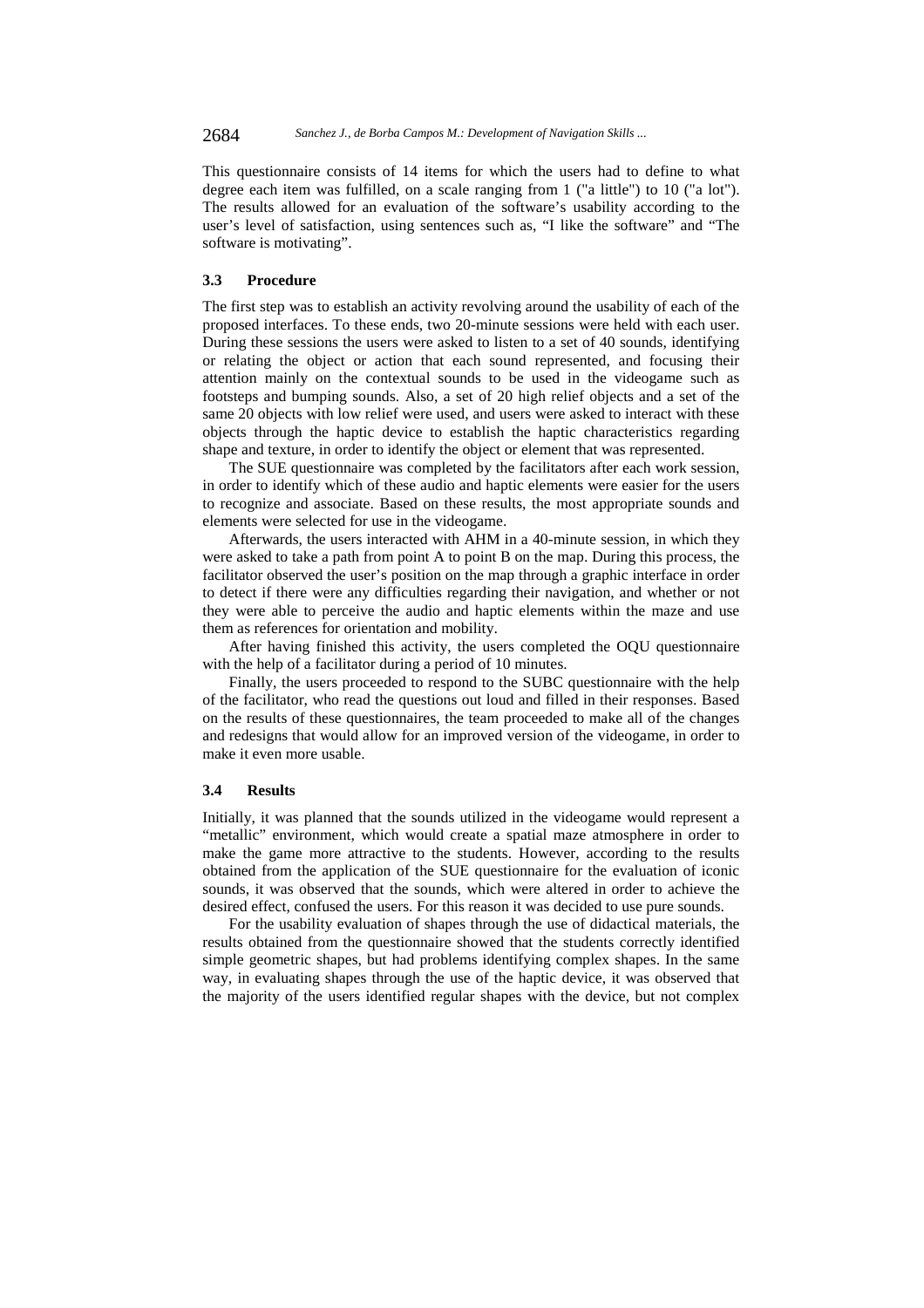shapes. Finally, in evaluating the usability of the virtual textures represented through the use of the haptic device, the results showed that most users correctly described the textures.

When the users responded to the question "Did you like the videogame?" on the OQU questionnaire, all users answered positively, with phrases such as: "I liked the environment that the videogame generates, it is very realistic", "It is fun to move around in the corridors and escape from the maze". In response to the question "Do you want to add something else to the videogame?", in general the users replied that they would like the maze to include enemies to fight against. According to the results of this questionnaire, the videogame was generally well accepted, and in the future it would be possible to consider adding other components that would make it even more attractive. One relevant aspect regarding the use of the interface based on audio and combined sounds was the users' comments that the experience was very enriching, but not necessarily because of the ability to transmit information from the virtual environment to the user; rather they noted that, in part, the sound helped to generate an environment that is more associated with what they would expect from a videogame.

The results provided by the Software Usability for Blind Children (SUBC) questionnaire showed that AHM is usable for users with visual disability (see Fig. 3).



*Figure 3: Results of the Software Usability for Children Who Are Blind, SUBC* 

In order to perform the evaluation, the three kinds of interfaces involved in the videogame were analyzed: haptic, audio and haptic plus audio. The results showed that the mean level of the "users' satisfaction" was 7.0, 8.5 and 7.1 points respectively for each kind of interface, on a scale with a maximum of 10 points. For the "Satisfaction" category, the sentence with the highest score across the board for all three interfaces was "I would play this game again", with a score of 7.6 for the haptic interface, 9.2 for the audio and 7.5 for the audio and haptic combined. This aspect is fundamental, as it shows that users maintain an interest in the videogame, and did not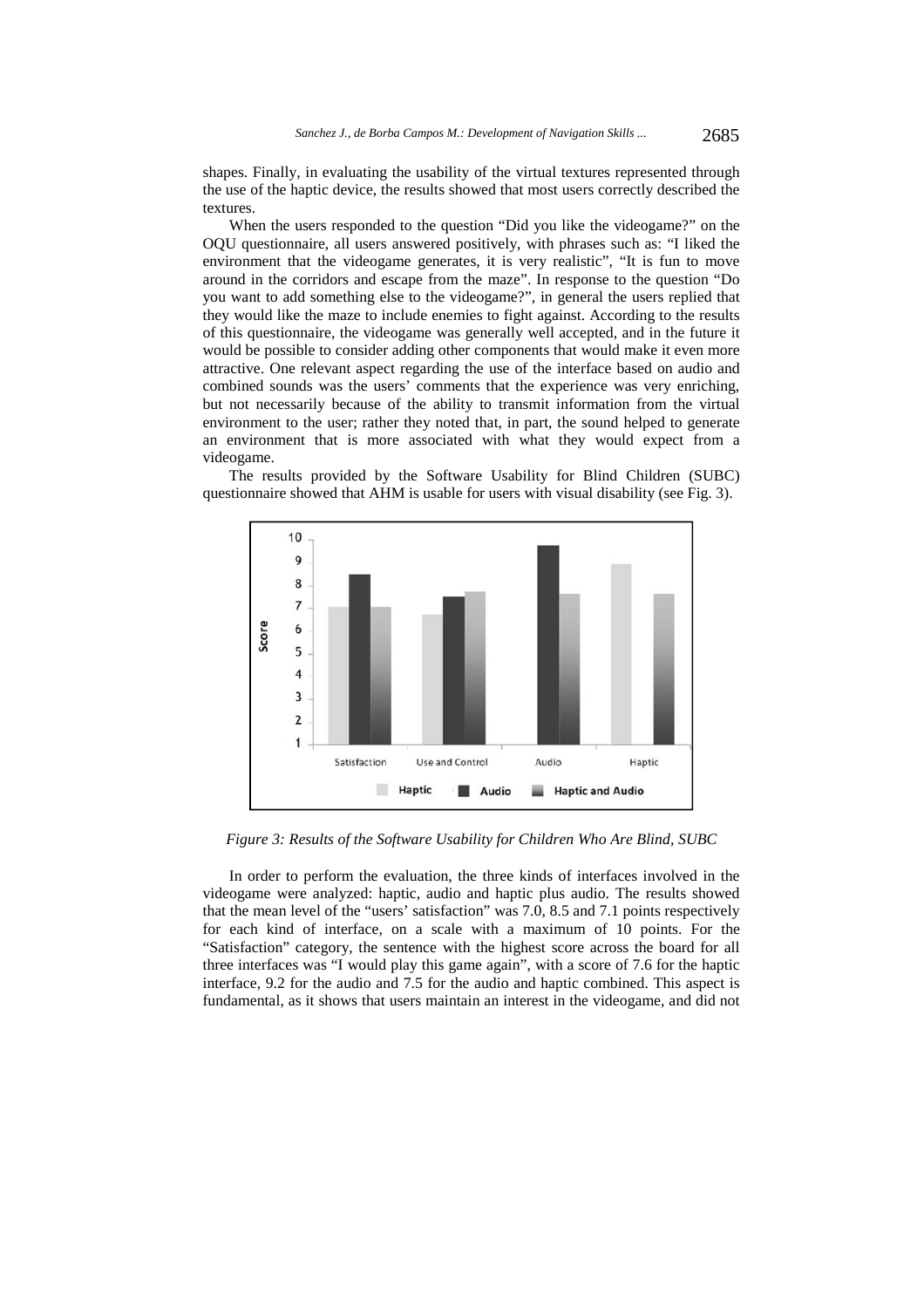become bored too quickly. This result was consistent with the results obtained from the OQU questionnaire as well.

The "Control and Use" category obtained a score of 6.7, 7.5 and 7.8 points respectively for haptic, audio and haptic plus audio interfaces, respectively, on a scale with a maximum of 10 points. As all of these scores are above 6.0, they are considered to be acceptable. The score is lower for the haptic interface, as for the users the exclusive use of the Novint Falcon in order to obtain feedback from the game required a certain learning curve, as none of the participants in the sample had ever used this device before.

In the "Audio" category, a score of 10 points was obtained for the audio interface regarding the sentence "The sounds of the videogame provided me with information", while for the haptic interface the sentence "I like the sounds of the videogame" obtained a maximum of 8 points. This variation of maximums was due to the fact that in the case of the audio-based interface, this was the only way to obtain feedback from the videogame, while for the haptic plus audio interface, the users felt that the sounds were complementary to the haptic elements, which made the videogame more exciting.

Within the "Haptic" category, the highest score was obtained in the haptic and haptic plus audio interfaces, for the sentence "The tactile sensation of the device provided me with information", which obtained 10 points and 8 points respectively. It is clear that the higher score is associated with the haptic interface, as in this case it was the only means of obtaining feedback from the videogame.

Importantly, the results of the haptic plus audio interface were lower than the audio interface in the dimensions Satisfaction and Audio. This could be explained by the fact that use of the device implied an adaptation period and therefore an additional difficulty in the development of the evaluation activities. This is probably why the use of audio-based interface was more relevant.

### **4 Cognitive Impact**

Once validated the interfaces of the game, we proceeded with the assessment of the cognitive impact on end users as a result of using the tool. Below is the methodology used and the results obtained.

#### **4.1 Sample**

An intentional sample was selected, made up of 7 learners who are blind with ages between and 10 and 15 years old, including four males and three females, all from the Metropolitan Region of Santiago. All of the participants attend the Santa Lucia School for the Blind. The requirements to participate were: 1. Being between 10 and 15 years of age, 2. Presenting Total Blindness, 3. Being enrolled in between Third and Eighth grade of General Elementary Education. The details of the sample can be seen in Table 1.

To perform the analysis of the results, the sample was segmented into two user groups. The first group considered users of 10-12 years of age, and the second group considered users of 13-15 years of age.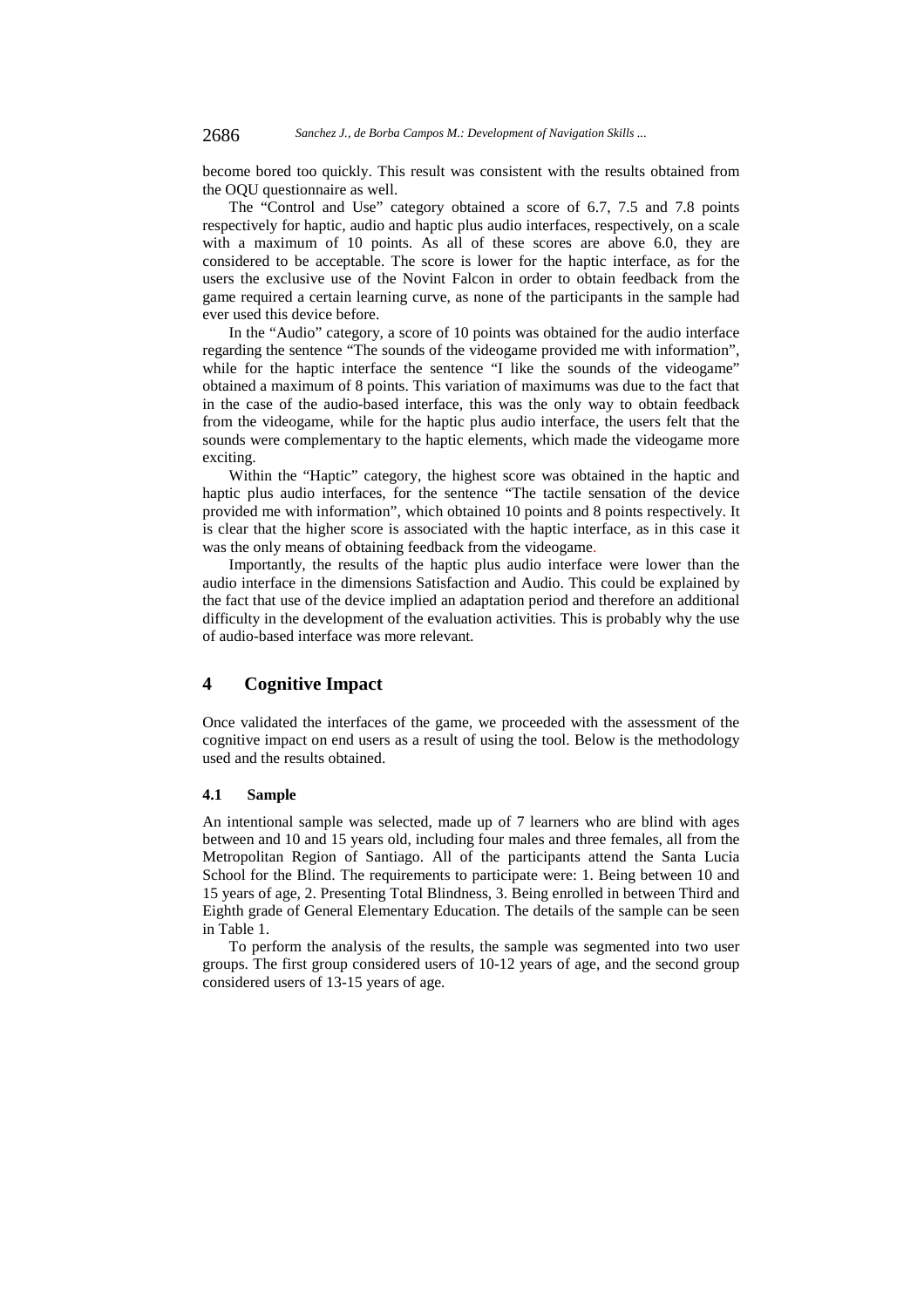| Gender | <b>Ophthalmological Diagnostic</b> | <b>Degree of Vision</b> |
|--------|------------------------------------|-------------------------|
| F      | Blindness Caused by Brain tumor    | <b>Totally Blind</b>    |
| M      | Retinopathy of prematurity         | <b>Totally Blind</b>    |
| M      | <b>Bilateral Blindness</b>         | <b>Totally Blind</b>    |
| F      | Microphthalmia                     | <b>Totally Blind</b>    |
| M      | Leber's congenital amaurosis       | <b>Totally Blind</b>    |
| M      | Congenital amaurosis               | <b>Totally Blind</b>    |
| F      | Retinopathy of prematurity         | <b>Totally Blind</b>    |

*Table 1: Sample description* 

### **4.2 Instruments**

In order to study the degree of the videogame's impact, together with the cognitive tasks performed, on the development of the participants' O&M-related skills, an O&M skills checklist was created for children with visual disability between 10 and 15 years of age. This checklist was designed by special education teachers who are specialists in visual disabilities. The validation of the instruments was performed by these teachers applying the O&M skills checklist to users who are blind other than those involved in the sample, in order to detect errors in comprehension and the measurement of results.

This evaluative instrument was applied individually to each user at the beginning and at the end of the cognitive intervention, in order to determine in what way the use of the videogame had affected the development of O&M skills.

The dimensions contained within this instrument are:

- **Sensory perception.** The perception of information through the auditory and haptic channels are evaluated, taking into account the fact that sensory capacities are the primary functions that are developed to pick up on, integrate and react to information and stimulus from the environment.
- **Tempo-spatial development.** The users' knowledge regarding their position in space is evaluated, in being able to understand the distribution and location in space of various elements based on their own bodies, while at the same time being able to establish a relation between these aspects in order to navigate through the space.
- **O&M skills.** The skills regarding navigation based on O&M training is evaluated, either through use of the cane as a technical aid in order to detect obstacles in the environment or not. The purpose of this was to show whether or not the users are able to navigate both real and virtual environments based on these techniques, thus validating them for facilitating and strengthening their navigation.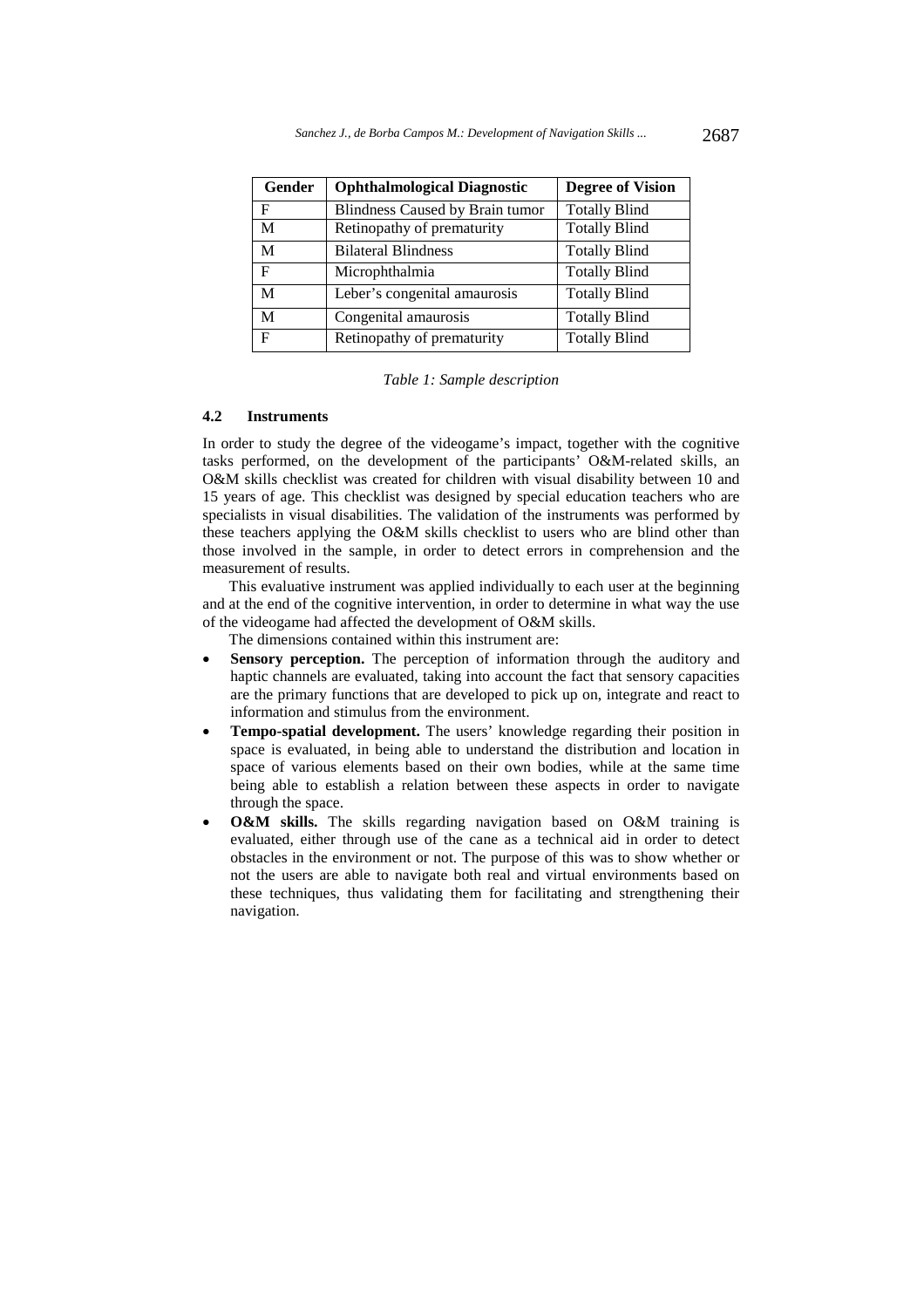2688 *Sanchez J., de Borba Campos M.: Development of Navigation Skills ...*

### **4.3 Cognitive Tasks with the use of Audio Haptic Maze**

These tasks sought to develop and/or strengthen O&M Skills in learners who are blind, based on the use of Audio Haptic Maze and its audio and/or haptic-based interfaces.

## **4.3.1 Tasks regarding the Comprehension of Dynamic Components**

These tasks were sub-divided into:

- **Integration of Elements.** In this task, it was sought to integrate each of the audio and/or haptic elements used in the videogame into the user's mental map, in order to establish the dynamics of the videogame that are related to movement.
- **Establishment of Distances and Sizes on the Map.** This task sought to solidify the establishment of the relationship of equivalence between one step and one cell. The maze is made up of a certain number of cells, corresponding both to rooms and hallways. By integrating knowledge of this dynamic, the user can establish distances to doors and keys, and can determine the size of the various environments by counting the cells while moving from one place to another.
- **Directionality and Movement on the Map.** This task sought to strengthen the establishment of relations between the segments on the map and the direction in which the learners are facing and moving, so that the user is able to locate the various elements on the map. In addition, players were asked to delimit their movements regarding the direction that they took, mainly in order to verify whether or not they noticed when they moved forwards or backwards, or turned in one direction or another.
- **Composition and Distribution of the Map.** This task was related to all of the map-based sessions, and sought to work on the identification of hallways, rooms, elements represented through the use of audio and/or haptics, and the search for these elements based on the character's location on the map.

#### **4.3.2 Map Appropriation and Navigational Tasks**

These tasks were centered on establishing a mental representation of the navigated environment based on the videogame's dynamics that strengthen the establishment of relationships useful for orientation and mobility in the virtual space.

The maze in the videogame was divided into different sectors (see Figure 4), which determined the following tasks:

- **Sector A.** This task sought to establish the number of hallways, rooms and/or elements available in this area. In addition, it sought to establish the direction of movement, relationships of distance and size pertaining to the elements, hallways and rooms, in order to facilitate the formation of movement strategies. Afterwards, each player was asked to represent the space he had navigated with representative material of the elements of the videogame.
- **Sector B.** This task had as an objective that through the audio and/or hapticbased interfaces, the players would move through sector B in the maze, locating the different hallways and elements. After navigating this sector of the maze, each player was asked to represent the space that had been navigated, describing the route taken and the elements that the player had located on that route, in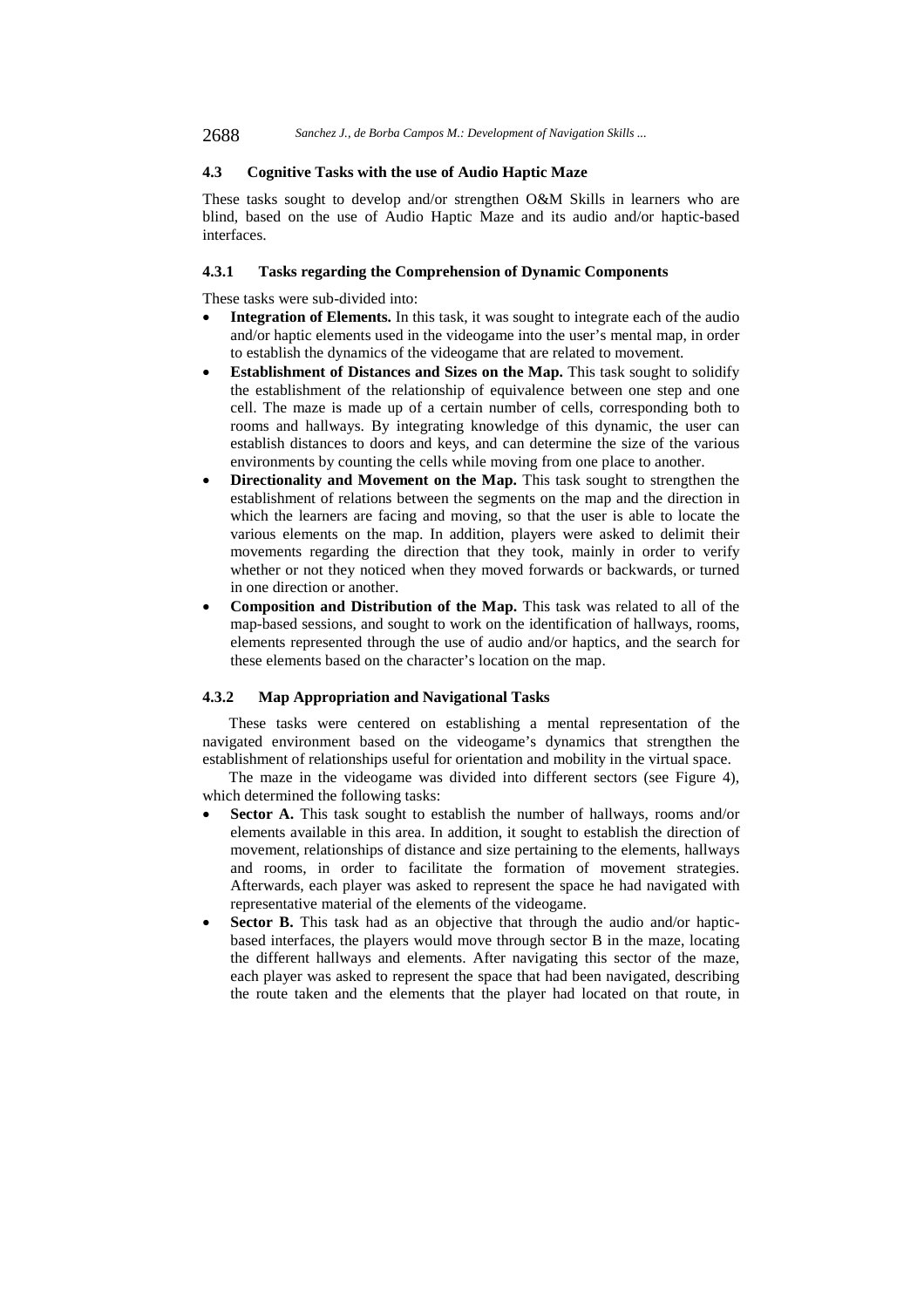addition to describing whether or not the user was walking down a hallway or through a room.

- **Elements and Size Dynamics.** This task consisted of comprehending the videogame's dynamic regarding the execution of actions, and the interaction with various elements in the videogame such as doors and differently shaped keys that could be used to open specific doors. Based on this, the learner had to resolve problems such as inferring the need to find a specific key in order to open a particular door, understanding if he was walking down a hallway or through a room, determining the number of steps taken when moving about, and based on the latter, establishing the size of the space in which the user is located. In addition, the users had to comprehend the functionality of the Novint Falcon, the buttons on the keypad, and learn to orient themselves based on audio and/or haptic cues, in order to determine and identify the elements within the videogame.
- **Sectors A, B and C, Directionality and Movement.** The objective of this task was to establish the relationships of movement performed by the player when moving through the 3 sectors of the maze, using the respective interface assigned to each particular work group. Each user had to identify each sector (based on characteristics that had already been established during prior navigational exercises), and the directions and elements located both in a hallway and/or a room. Once the route had been navigated, each player was asked to represent the space that had been navigated with representative material, requiring knowledge of the number of cells for each hallway and room, and the elements such as intersections, doors, treasure chests and keys.
- **Total Navigation of the Map.** This last task was based on navigating freely throughout the entire maze, applying all of the strategies and dynamics involved in the videogame that are needed in order to successfully complete the mission of opening all of the doors and navigating between the 3 sectors of the virtual environment. In addition, the need to establish the directions in which the learner was moving was emphasized, as well as the need to establish the relationships of size regarding hallways and rooms, the relationship between the audio and/or haptic elements of the videogame as associated with concrete objects, and the verbal description of everything the player had identified and the routes taken. In this task, the learners were also asked to graphically represent the environment that had been navigated, adding arrows to indicate the directions that had to be followed in order to move from one sector to another.

#### **4.4 Procedure**

Initially, the O&M skills checklist was applied as a pretest, in 45-minute sessions with each user. During these sessions, the users were provided with a set of materials in order to perform some of the actions required by the instrument (see Fig. 5).

In a second stage, the users performed cognitive tasks through the use of the videogame in which each of the dimensions contained in the O&M skills checklist was worked on (Perceptual development, Temporal-spatial development, O&M skills) in order to strengthen the development of these skills by using AHM (see Fig. 6). This stage involved a total of twelve, 40-minute sessions with each user.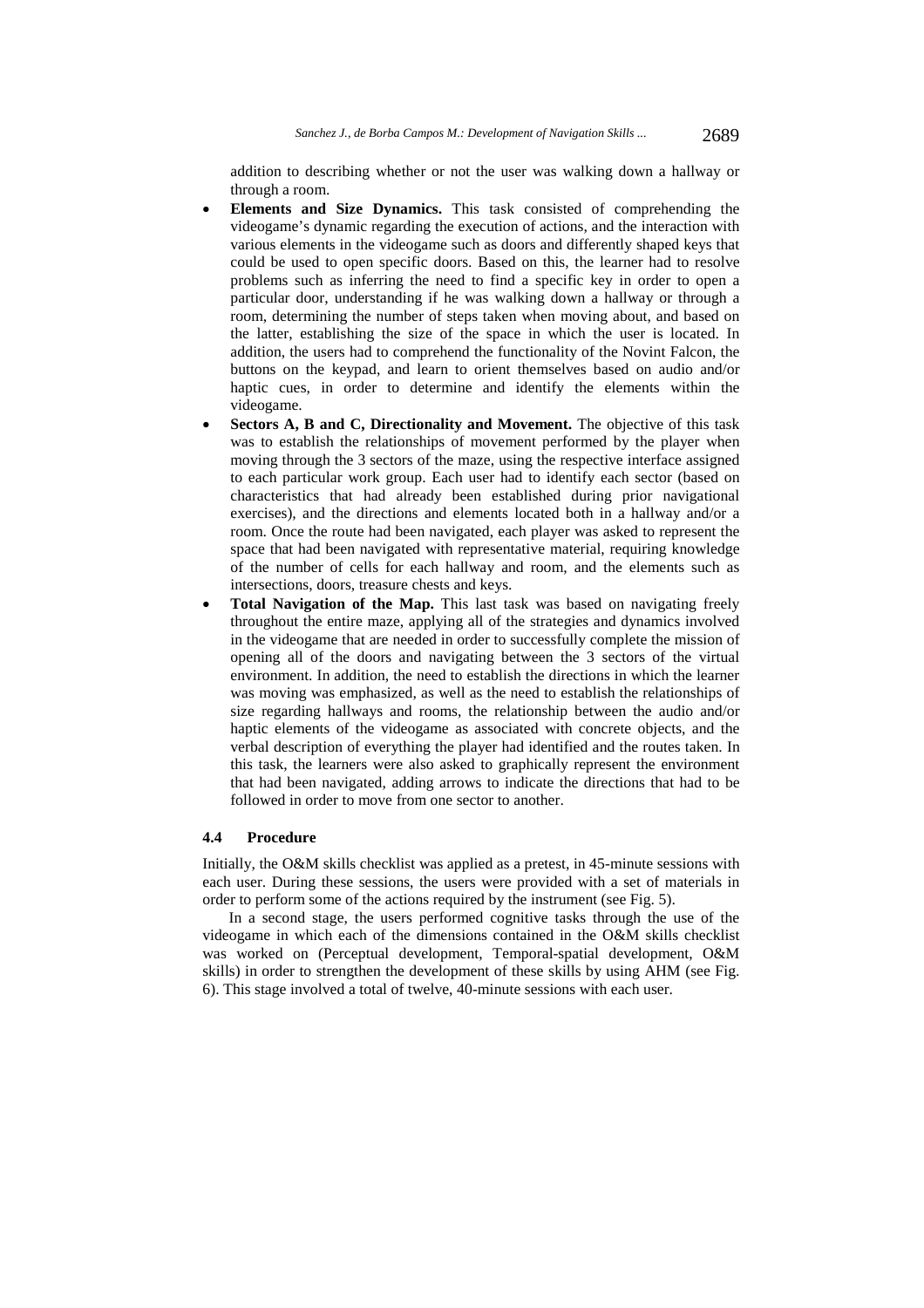

*Figure 4: Sectors within the Maze of Audio Haptic Maze* 



*Figure 5: Activities performed by the user during the pre-test* 

Once the user had finished navigating through the maze, he was asked to create a graphic representation of the environment through representative material of the elements of the videogame, in order to determine if the mental image created coincided with the spaces that had been navigated virtually while interacting with the videogame. This does not mean that the representation was made through a freehand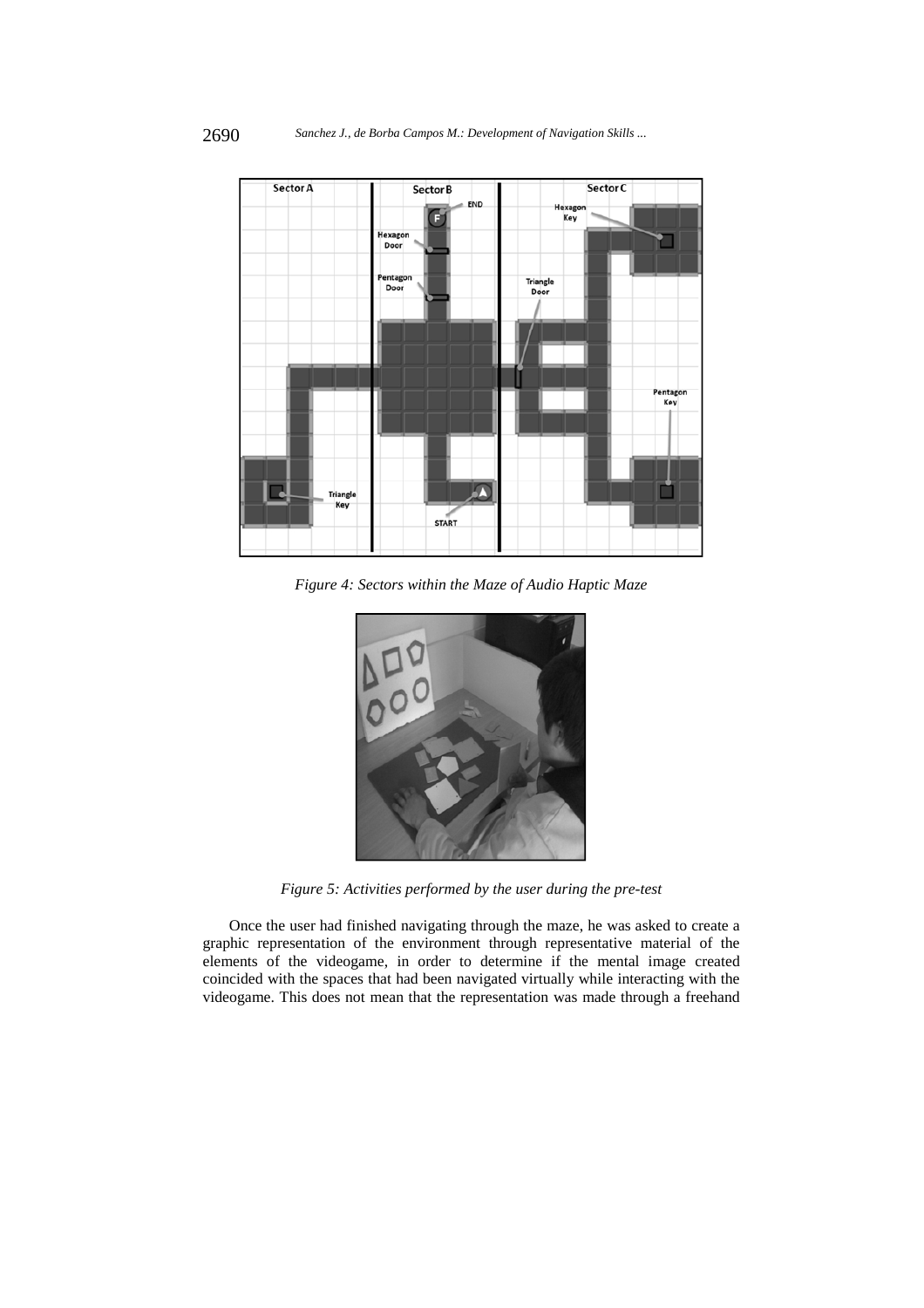drawing, but through manipulative materials by the learner, who should place them according to his personal perception of the environment.



*Figure 6: Learner performing cognitive tasks with Audio Haptic Maze* 

Complementary to the cognitive evaluation, during each work session, once navigation through the virtual environment had been completed, each user was asked (in order of age) to form a graphic representation of the virtual environment they had navigated, in order to determine the adoption and restructuring of the mental model based on audio and haptic cues (see Fig. 7).

Finally, in a third stage the same O&M skills checklist used in the first stage was applied as a post-test.



*Figure 7: Learners forming graphic representations of the environments navigated* 

### **4.5 Results**

The results obtained from the evaluation of the 10-12 year old age group from the sample showed an increment in the pretest/posttest performance means in all dimensions. Based on a T Test that was performed with this data, it was found that the differences in the pretest/posttest means for the "Sensory perception" (pretest mean = 65.75 points; posttest mean = 70.75 points; range of scores from 0 to 72 points) and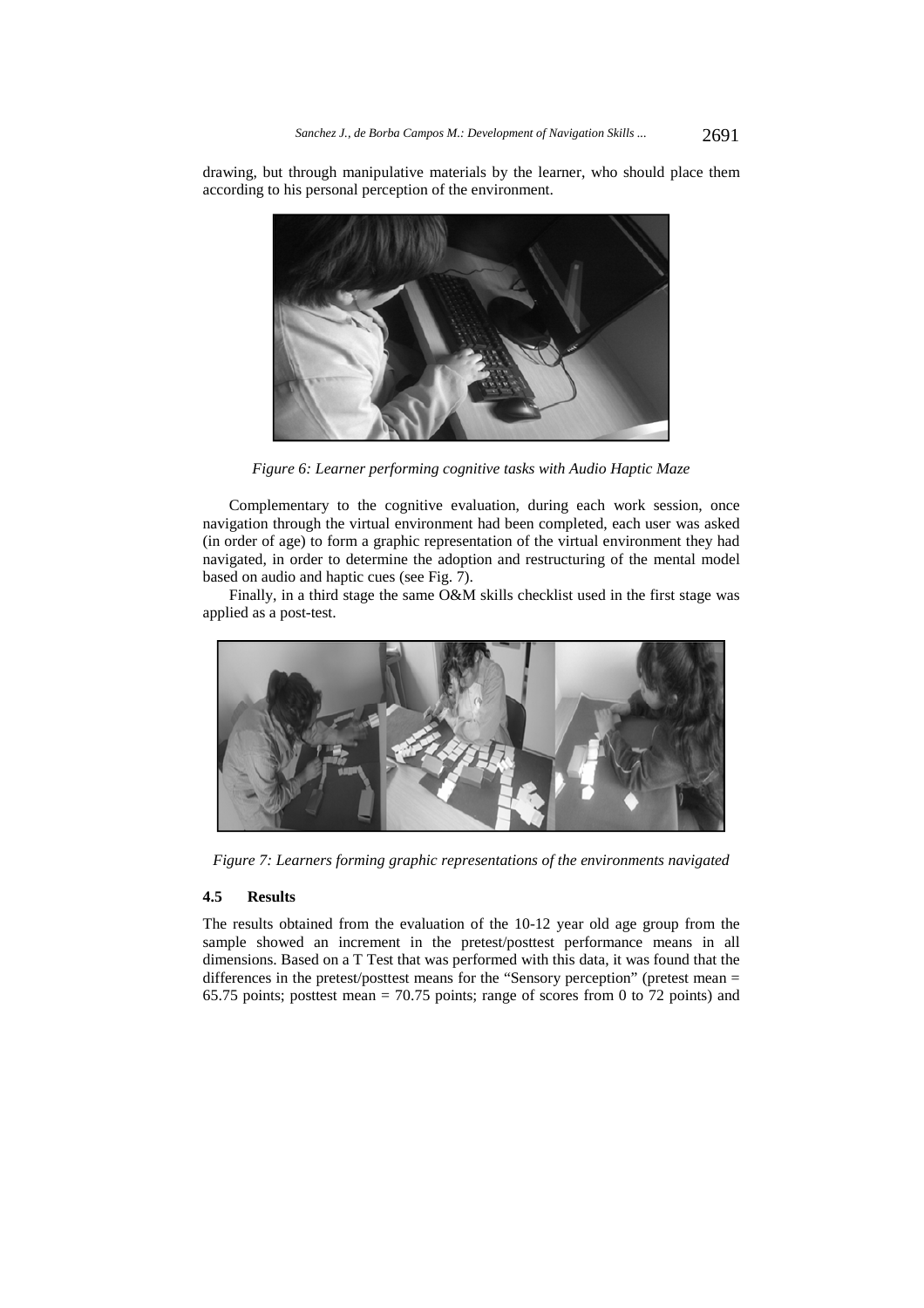"Tempo-spatial development" (pretest mean = 24.45 points; posttest mean = 28.75 points; range of scores from 0 to 34 points) dimensions were not statistically significant. However, for the "O&M skills" (pretest mean=32.31 points; posttest mean=48.75 points; range of scores from 0 to 52 points) dimension the difference between the two means was statistically significant (t = -4,323;  $p < 0.05$ ).

The results obtained for the evaluation of the 13-15 year old age group from the sample showed increments in their pretest/posttest performance means in all dimensions as well. Based on a T Test that was performed with this data, it was found that the differences in the pretest/posttest means for the "Tempo-spatial development" (pretest mean  $= 33.33$  points; posttest mean  $= 34.00$  points; range of scores from 0 to 34 points) and "O&M skills" (pretest mean =  $34.00$  points; posttest mean =  $43.76$ points; range of scores from 0 to 44 points) dimensions were not statistically significant. However, for the "Sensory perception" (pretest mean = 59.00 points; posttest mean =  $68.00$  points; range of scores from 0 to 68 points) dimension the difference between the two means was statistically significant ( $t = -5.197$ ;  $p < 0.05$ ).

Also, the users were able to navigate through all of the areas that make up the maze designed, making intelligent decisions regarding what direction to follow in order to go from point A to point B based on the information provided.

Evidence of this point is reflected in Fig. 8, which shows the result of a behavioral analysis of one of the 13-15 year-old user's navigations through the environment. It can be observed that the user integrates both interfaces in order to completely navigate all of the areas on the map of the maze in the virtual environment.

As for the graphic representations of the users' mental maps after having finished the navigation sessions, these representations included all of the elements involved in the videogame's virtual environment, but lacked precision regarding specific dimensions and the orientation of the corridors and rooms (see Fig. 9). The problem associated with spatial dimensions is due to the users' tendency to perform a peripheral exploration while navigating in real life, a tendency that is transferred to their navigation in the virtual environment. This situation is only visible through the representations with representative material, in that virtually the users were able to successfully establish the dimensions that correspond to each area of the maze.

# **5 Conclusions**

The purpose of this study was to design, implement and evaluate the Audio Haptic Maze (AHM) videogame and determine whether the use of an audio and haptic-based videogame has an impact on the development of O&M skills in school-age learners who are blind. The results showed that playing and training with AHM improved the development of O&M skills in learners who are blind.

The contribution of this work is to show how through the integration of multimodal interfaces into a video game the development of O&M skills can be promotes in blind learners. The playful aspects of the game and its associated technology positively influenced the motivation of end users.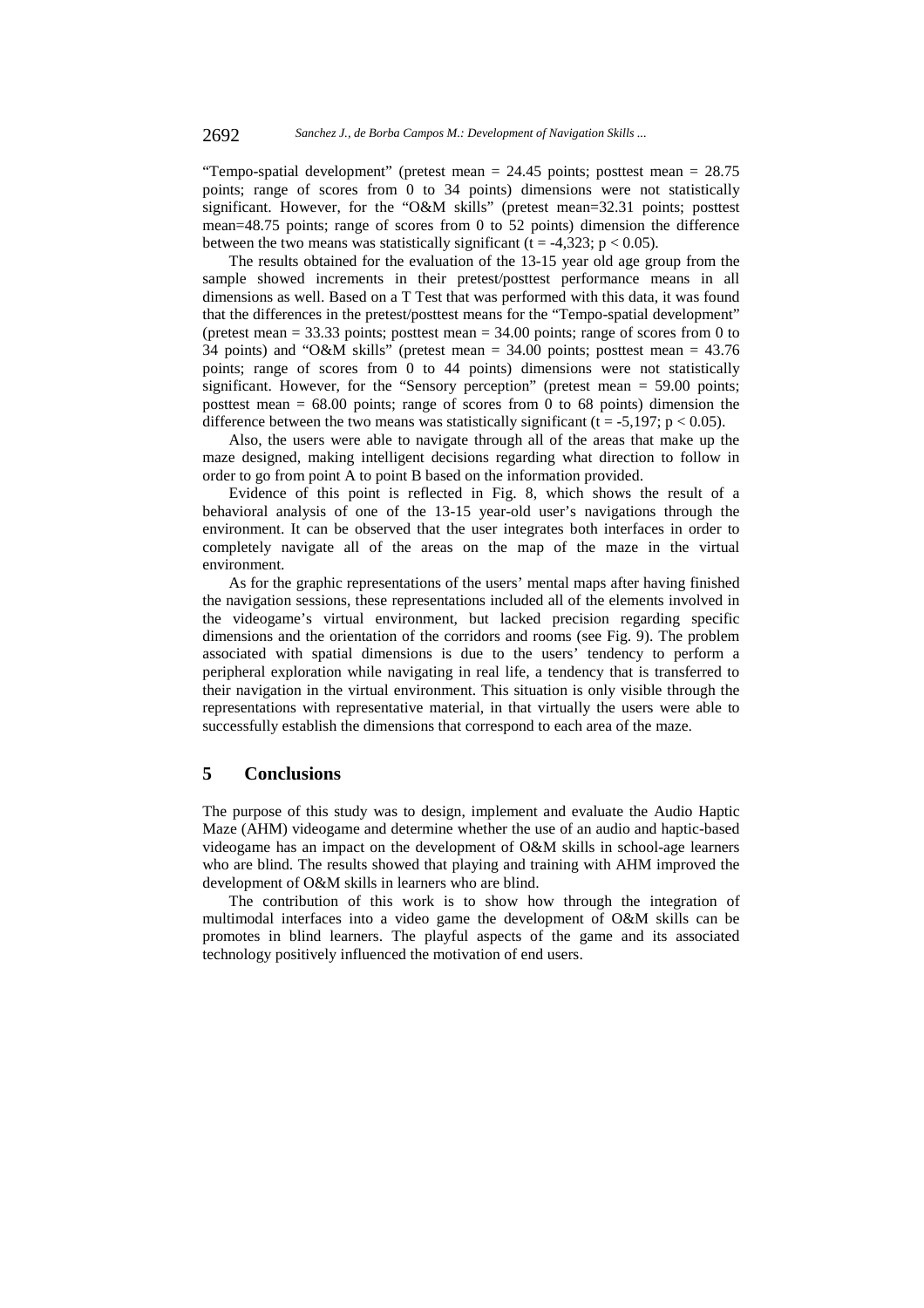

*Figure 8: Result of the Path Analyzer for one of the user's navigations. The clear cells correspond to the places visited by the user* 



*Figure 9: Graphic representation of the mental map of the virtual environment navigated.*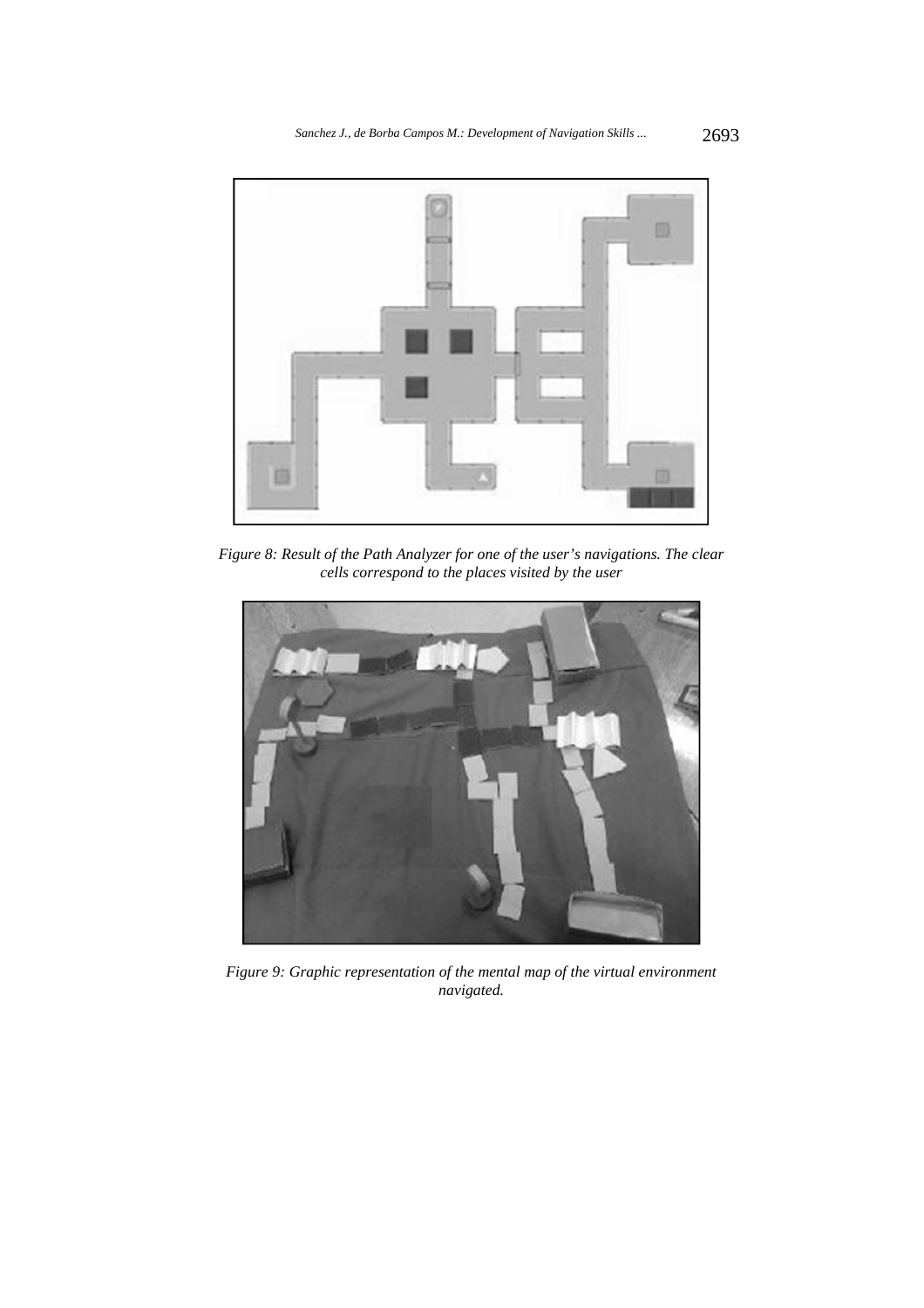Regarding the usability associated with the videogame, it was found that the use of appropriate audio icons is crucial to be able to provide correct information. For this reason, applying sound effects to these audio cues could generate a kind of special environment that can have a negative effect on usability.

Both the haptic and the audio-based interfaces are able to transmit the same information on the user's state within the virtual environment. However, it is necessary to reiterate that both interfaces were complemented with the use of Text-To-Speech, used in order to indicate contextual and/or status changes, which would have been difficult to transmit to users through either audio or haptic icons. These contextual changes have a favorable effect on the associations that the users make between the elements that make up the different areas in the maze, as through the use of these elements users are able to determine the specific sector of the maze in which the various elements are located, and the actions that they must take in order to resolve the videogame's dynamics and continue with their navigation into other sectors of the virtual environment.

The use of audio and haptic interfaces together showed that, more than just complementing the provision of information regarding the user's state within the virtual environment, this combination allows for the creation of an environment that is much closer to what the user would expect from a videogame. The users utilized the haptic interface to navigate and the audio interface to imagine the situation in which they were immersed within the videogame's maze.

As such, the use of the haptic and audio interfaces together allows the user who is blind navigating the videogame's virtual environment to be able to form a better perception of distances, shapes and the orientation of the objects on the map when updating his position.

Regarding the cognitive impact, the results of this study show that all the audio and haptic icons are useful for establishing navigational paths in the virtual environment. The icons that allow the users to measure the spaces that they navigate are especially helpful for this process, not only to establish a mental map of the virtual environment, but to apply this information to real navigational contexts as well. This was corroborated by the results regarding the effect that the intervention had on the users in the "O&M skills" dimension.

The results allow for the confirmation that all of the users within the 10-12 year old age group presented significant development of their O&M skills as a result of their interaction with the AHM videogame. The results also indicate that the "O&M skills" dimension was that which experienced the most significant quantitative development, which is directly related to the efficiency of the user's movements when navigating within the videogame's virtual environment.

As far as the results for the 13-15 year old age group, all of the users presented a development in their O&M skills after having completed the cognitive tasks. There was an important increase in their scores as a result of their interaction with the videogame, although this increase was not statistically significant in the "O&M skills" dimension. Case studies were observed in which some users were seen to develop the skills involved in entire indicators that had not been present in the pretest. One example of this is the development of techniques for the search and location of objects in the environment, which became visible in the videogame when the users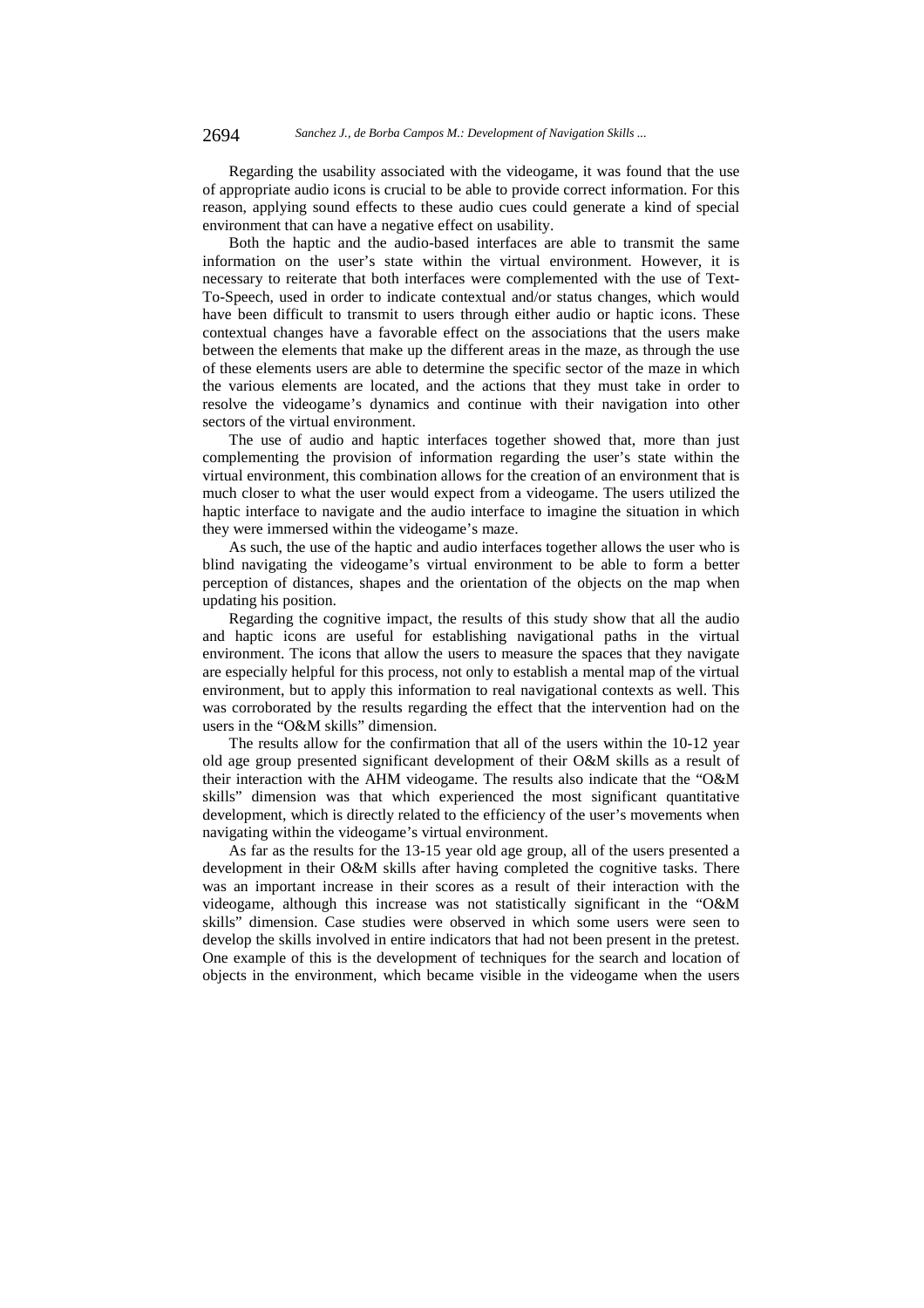had to locate the treasure chests that contained the keys needed to open the doors of the maze.

The game presented limitations in the development of abstract representation that end users could achieve working with the proposed interfaces. We attempted to overcome these limitations by proposing the use of low and bounded complexity spaces in the game (number of items, size of the maze, and choices of paths to follow). As future work plans, we intend to expand the complexity of the virtual environment.

It is proposed as future work to explore how learners construct their mental models. In this paper, the evaluation criteria of the graphic representation of the navigated virtual environment, was based on the accuracy of representation achieved by learners. However, it will be pertinent and appropriate to study how users represent mental maps, focusing the analysis on the utility for themselves related to the functional elements of the environment.

#### **Acknowledgements**

This report was funded by the Chilean National Fund of Science and Technology, Fondecyt #1120330 and Project CIE-05 Program Center Education PBCT-Conicyt.

### **References**

[Ballesteros, 93] Ballesteros, S.: Percepción Háptica de Objetos y Patrones Realzados: Una Revisión. Departamento de Psicología Básica. Universidad Nacional de Educación a Distancia. Psiocthema, 1993, vol.5, nº2, 311-321.

[Carvalho, 12] Carvalho, J., Guerreiro, T., Duarte, L., Carriç, L.: Audio-Based Mobile Puzzle Gaming for Blind People. In: MOBACC 2012: Mobile Accessibility Workshop at MobileHCI 2012, San Francisco, USA, September 2012.

[Crossan, 06] Crossan, A., Brewster, S.: Two-Handed Navigation in a Haptic Virtual Environment. In Proceedings of International Conference on Human Factors in Computing Systems, pp.676-681, Montréal, Québec, (Canada), 2006.

[De Felice, 05] De Felice, F., Renna, F., Attolico, Distante, A.: Haptic fruition of 3D virtual scene by blind people. In Proceedings of the 18th international conference on Innovations in Applied Artificial Intelligence (IEA/AIE'2005), Ali M & Esposito F (Eds.). Springer-Verlag, London, UK, 269-278, 2005.

[Frauenberger, 03] Frauenberger, C., Noisternig, M.: 3D audio interfaces for the blind. In: Proceedings of the 2003 International Conference on Auditory Display, Boston, MA, USA, July 6-9, 2003, pp. 1-4.

[Gaißert, 11] Gaißert, N., Bülthoff, h. h., Wallraven, C.: Similarity and categorization: From vision to touch. Acta Psychologica, Volume 138, Issue 1, September 2011, Pages 219–230. http://dx.doi.org/10.1016/j.actpsy.2011.06.007

[Gaißert, 12] Gaißert, N., Waterkamp, S., Fleming, R. W., Bülthoff, I.: Haptic Categorical Perception of Shape. PLoS One. 2012; 7(8): e43062. Published online 2012 August 10. doi: 10.1371/journal.pone.0043062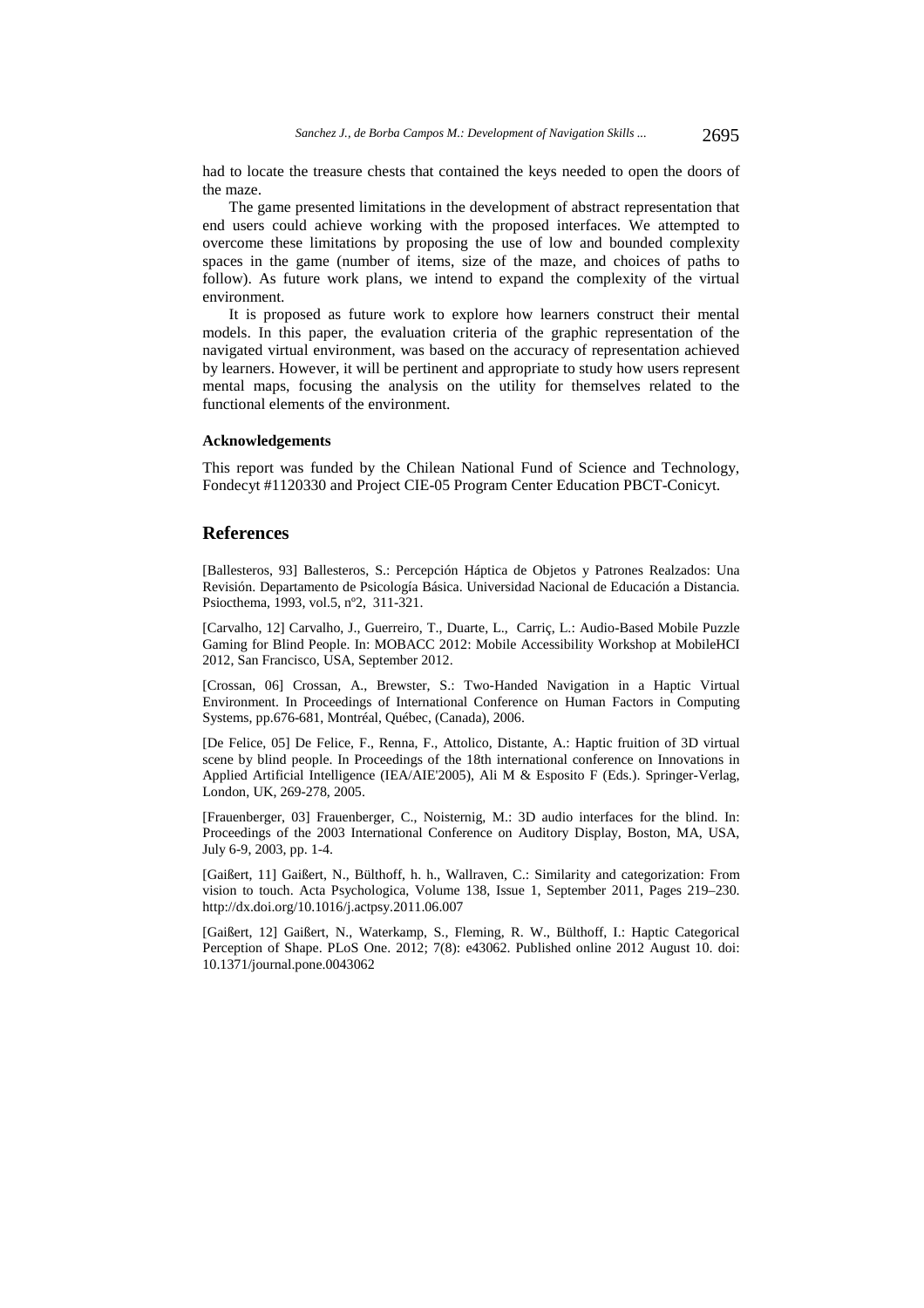[Heller, 01] Heller, M. A., Brackett, D. D., Scroggs E., Allen, A. C., Green, S.: Haptic perception of the horizontal by blind and low-vision individuals. In: Perception 30, 5, 601 – 610, 2001.

[Homa, 09] Homa, D., Kahol, K., Tripathi, P., Bratton, L., Panchanathan, S.: Haptic concepts in the blind. Attention, Percept & Psychophys. 2009 May; $71(4):690-8$ . 10.3758/APP.71.4.690.

[Hu, 06] Hu, W., Lin, T., Sakai, K., Imamiya, A., Omata, M.: Setup Consistent Visual Textures for Haptic Surfaces in a Virtual Reality World. In Proceedings of the 9th conference on User interfaces for all (ERCIM'06), Stephanidis C & Pieper M (Eds.). Springer-Verlag, Berlin, Heidelberg, 78-87, 2006.

[Huang, 09] Huang, Y. Y.: Exploration of interface usability in a haptic 3D virtual labyrinth for visually impaired users. In: proceeding of IADIS Interfaces and Human Computer Interaction (IHCI). ALGALVE, Portugal, June 17-23, 2009.

[ISO, 99] ISO: Human centered design processes for interactive systems. International Organization for Standardization, ISO 13407. Available from:

http://www.iso.org/iso/catalogue\_detail.htm?csnumber=21197 (accessed 19 August 2011).

[Jain, 12] Jain, S.: Assessment of audio interfaces for use in smartphone based spatial learning systems for the blind. Master of Science Thesis in Spatial Information Science and Engineering. University of Maine, 2012.

[Jütte, 08] Jütte, R.: Haptic perception: an historical approach. In: Matin Grunwald (Ed.). Human haptic perception: basics and applications. Leipzig (Alemanha), 2008, 3 - 13. ISBN 978-3-7643-7611-6

[Kim, 10] Kim, H. N.: Usable accessibility and haptic user interface design approach. Doctoral Thesis in Industrial and Systems Engineering. Virginia Polytechnic Institute and State University, 2010.

[Lahav, 02] Lahav, O., Mioduser, D.: Multisensory Virtual Environment for Supporting Blind Person's Acquisition of Spatial Cognitive Mapping, Orientation, and Mobility Skills. In Proceedings of the International Conference on Disability, Virtual Reality and Associated Technologies, ICDVRAT 2002, Veszprém, Hungary, 213-220.

[Lahav, 08] Lahav, O., Mioduser, D.: Haptic-feedback support for cognitive mapping of unknown spaces by people who are blind. Int. J. Hum.-Comput. Stud. 66, 1, Jan. 2008, 23-35.

[Loomis, 05] Loomis, J., Marston, J., Golledge, R., Klatzky, R.: Personal guidance system for visually impaired people: Comparison of spatial displays for route guidance. In Journal of Visual Impairment Blindness 99, 4, 219-232, 2005.

[Lumbreras, 99] Lumbreras, M., Sánchez, J.: Interactive 3D sound hyperstories for blind children. In Proceedings of the SIGCHI Conference on Human Factors in Computing Systems: the CHI Is the Limit, CHI '99, Pittsburgh, Pennsylvania, United States, May 15 – 20 1999, 318- 325.

[Lutz, 06] Lutz, R.: Prototyping and evaluation of landcons: auditory objects that support wayfinding for blind travelers. SIGACCESS Access. Comput. 86, September 2006, 8-11. Available from: http://doi.acm.org/10.1145/1196148.1196150.

[Murphy, 07] Murphy, E., Kuber, R., Strain, P., McAllister, G., Yu, W.: Developing Sounds For A Multimodal Interface: Conveying Spatial Information To Visually Impaired Web Users. In Proc. of the 13th International Conference on Auditory Display (ICAD 2007), Montréal, Canada, June 26-29, 2007.